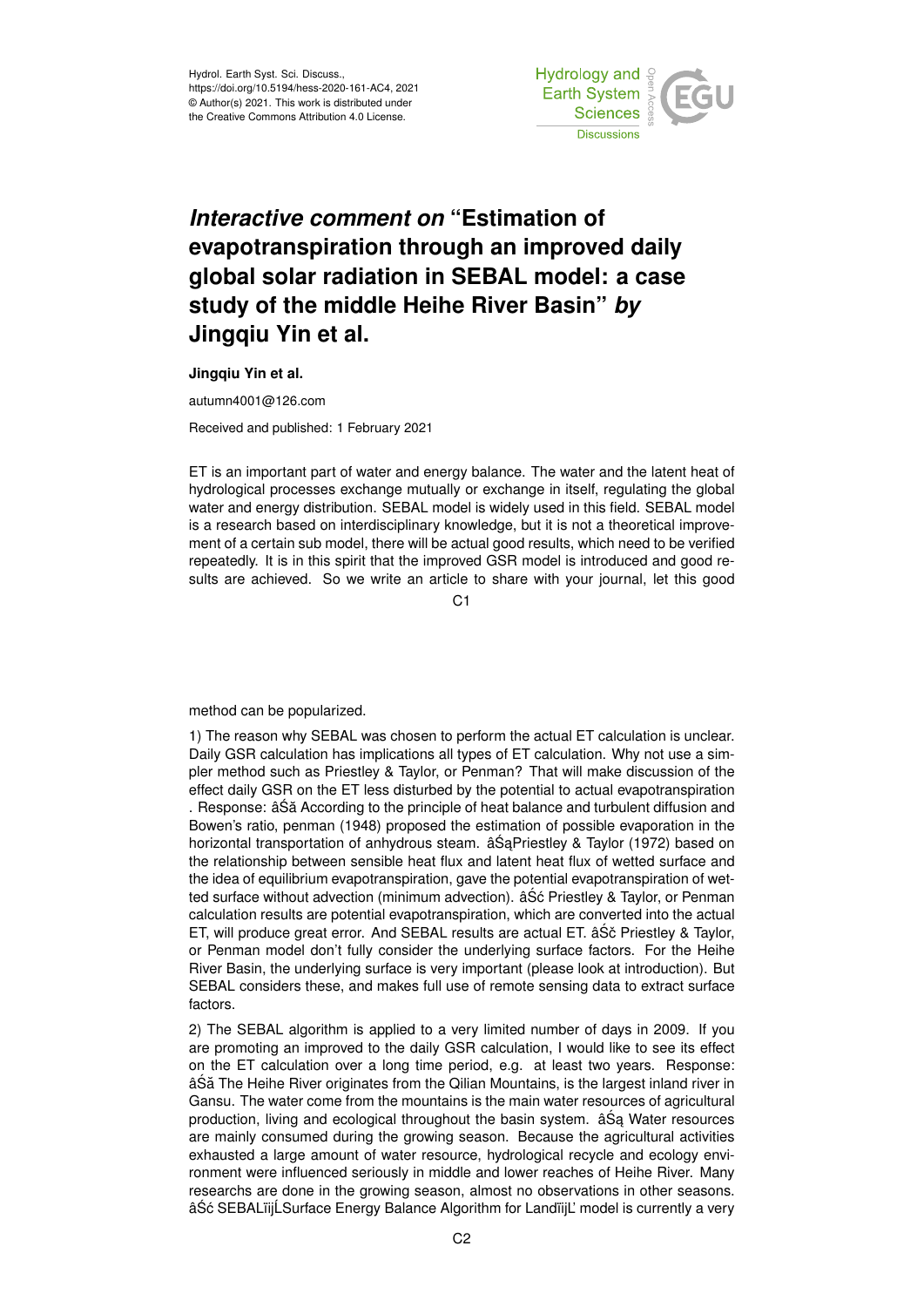important method for estimating water and heat fluxes. Using remote sensing data and meteorology knowledge, the calculation of daily scale water and heat fluxes is feasible and widely applied (Bastiaanssen et al., 2000; Teixeira et al., 2009; Liu, 2008; Yin, 2014; Li et al., 2010; Ahmad et al., 2014; Usman et al., 2015). And The SEBAL model is based on a single-day ET calculation.  $âS\ddot{\mathrm{c}}$  The improved daily GSR over rugged terrains is done enough to estimate the daily GSR of any day of the year (Shi et al.,2018; Shi et al.,2013; Yin,2014;Shi,2013;Deng 2012). The simulation results accuracy improved and spatial distribution more reasonable. This is the latest research result of our research team, the methods and simulation results are being compiled into articles and published. â Sd' The SEBAL model can only estimate ET on sunny days, requiring no cloud and not damaged image.TM image cycle is 16 days, with high spatial resolution, MODIS image cycle is one day, but the spatial resolution is less than TM image. We collected many TM image and MODIS image in the growing season, only find this four days remote sensing data can usable.  $âS\acute{e}$  surface albedo and NDVI etc. are changing every day in growing season. The improved daily GSR model and SEBAL model are stable, parameterization methods are mature, and the simulation results are reliable. So we select those four days data.

3) The application of the SEBAL algorithm is insufficiently describe. SEBAL requires the selection of a 'wet' and 'dry' pixel. The authors should be describe how they did this. Response: I have described in the manuscript: Where, the NDVI 0.72 in oasis is selected as wet point, and where, bare ground in desert is selected as dry point.

4) Equations for the error metrics (MABE and MARBE) need to be given in the manuscript. Response: I have given in the manuscript.

5) The employed in-situ measurement need to be describe in a more transparent manner, e.g. for each measured quantity provide to instrument and the expected accuracy of that instrument. With respect to the ET measurements also the energy closure gap need to be reported. Response: You are right, the research on energy closure gap is done by other researchers in digital Heihe. For example Wang et al.,( 2009) This study

C3

focuses on the results of improving daily GSR model, and the impact of the improvement on the estimation of ET.

References Shi G.P. iij NQiu X.F. iij NZeng Y., 2018. New Method for Estimating Daily Global Solar Radiation over Sloped Topography in China. Adv. Atmos. Sci., 35(3), 285–295, https://doi.org/10.1007/s00376-017-6243-y. Shi G.P.ïijŇQiu X.F.ïijŇZeng Y., 2013.Distributed Modeling of Three Kinds of Initial Data for Global Solar Radiation Simulation in China. Sci. Geogr. Sin.,33(4):385-392. Deng Y.J., 2012:Distributed Modeling of Daily solar radiation. M.S. thesis, Dept. of physical geography, Nanjing University of Information Science & Technology. Shi G.P., 2013. Research on 3S integrated model of daily solar radiation over rugged terrain. Phd. thesis, Nanjing University of Information Science & Technology. Yin J.Q.,2014. Study on daily evapotranspiration estimation model by remote sensing coupling daily global solar radiation model and daily mean LST model. Phd. thesis, Nanjing University of Information Science & Technology. Wang JM, Wang WZ, Liu S, Ma M, Li X. 2009.The problems of surface energy balance closure – An oview and case study. Advances in Earth Sciences,24(7):705-713.

Interactive comment on Hydrol. Earth Syst. Sci. Discuss., https://doi.org/10.5194/hess-2020- 161, 2020.